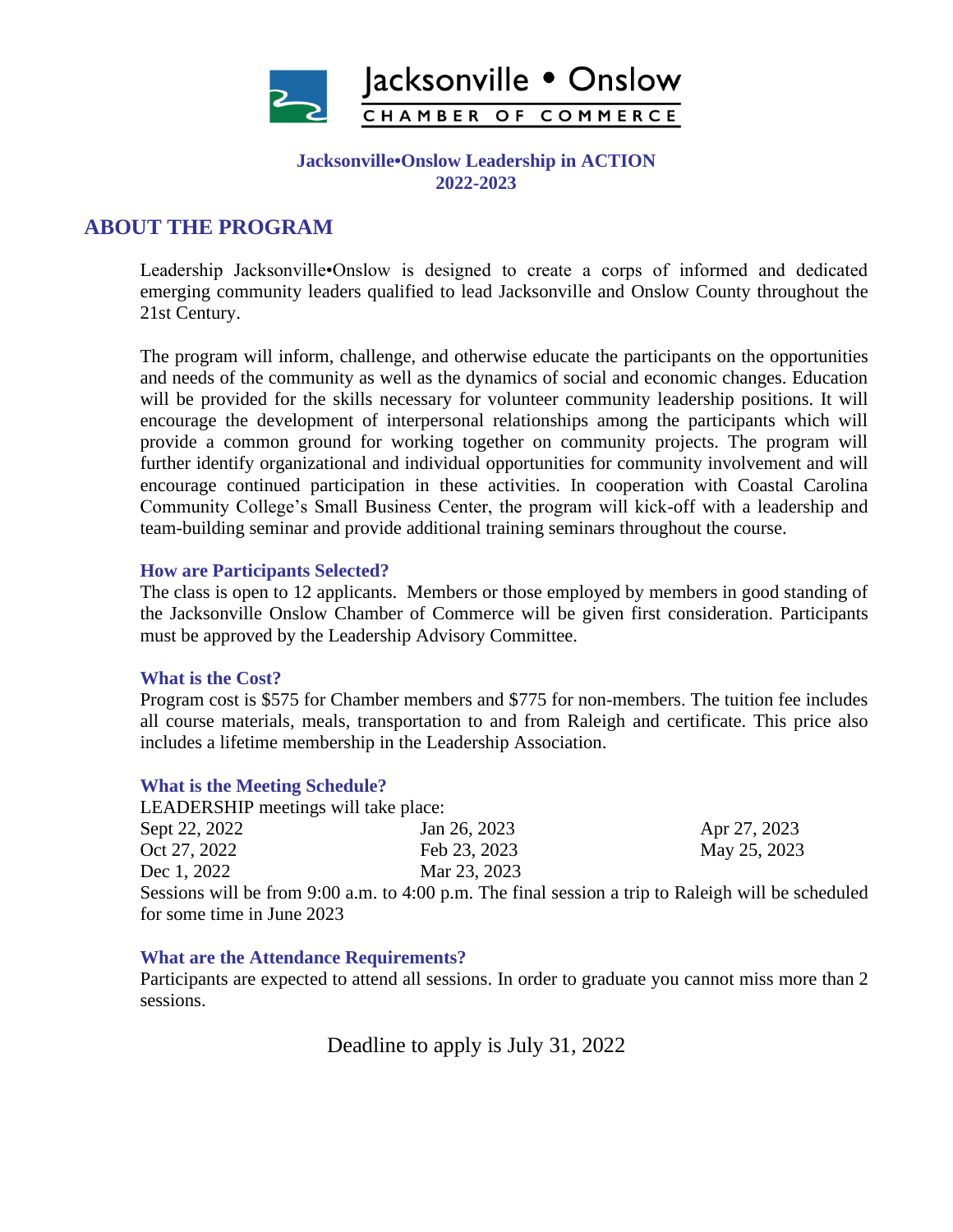

### **Jacksonville•Onslow Leadership in ACTION 2022-2023**

# **PROGRAM APPLICATION**

# **Personal Data**

| Name:             |       |    |
|-------------------|-------|----|
| <b>Last Name</b>  | First | MI |
|                   |       |    |
|                   |       |    |
|                   |       |    |
|                   |       |    |
|                   |       |    |
| <b>Employment</b> |       |    |
|                   |       |    |
|                   |       |    |
|                   |       |    |
|                   |       |    |
|                   |       |    |

# **Community Involvement/Professional Business Organizations**

*(Include community, civic, religious, political, social, athletic, or other activities)* 

By signing your name below you agree to dedicate one seven-hour day per month to the Leadership in ACTION Program

 $\overline{\phantom{a}}$  , and the contribution of the contribution of the contribution of the contribution of  $\overline{\phantom{a}}$ 

\_\_\_\_\_\_\_\_\_\_\_\_\_\_\_\_\_\_\_\_\_\_\_\_\_\_\_\_\_\_\_\_\_\_\_\_\_\_\_\_\_\_\_\_\_\_\_\_\_\_\_\_\_\_\_\_\_\_\_\_\_\_\_\_\_\_\_\_\_\_\_\_\_\_\_\_\_\_\_\_\_\_\_\_

\_\_\_\_\_\_\_\_\_\_\_\_\_\_\_\_\_\_\_\_\_\_\_\_\_\_\_\_\_\_\_\_\_\_\_\_\_\_\_\_\_\_\_\_\_\_\_\_\_\_\_\_\_\_\_\_\_\_\_\_\_\_\_\_\_\_\_\_\_\_\_\_\_\_\_\_\_\_\_\_\_\_\_\_

\_\_\_\_\_\_\_\_\_\_\_\_\_\_\_\_\_\_\_\_\_\_\_\_\_\_\_\_\_\_\_\_\_\_\_\_\_\_\_\_\_\_\_\_\_\_\_\_\_\_\_\_\_\_\_\_\_\_\_\_\_\_\_\_\_\_\_\_\_\_\_\_\_\_\_\_\_\_\_\_\_\_\_\_

Signature of Applicant Date